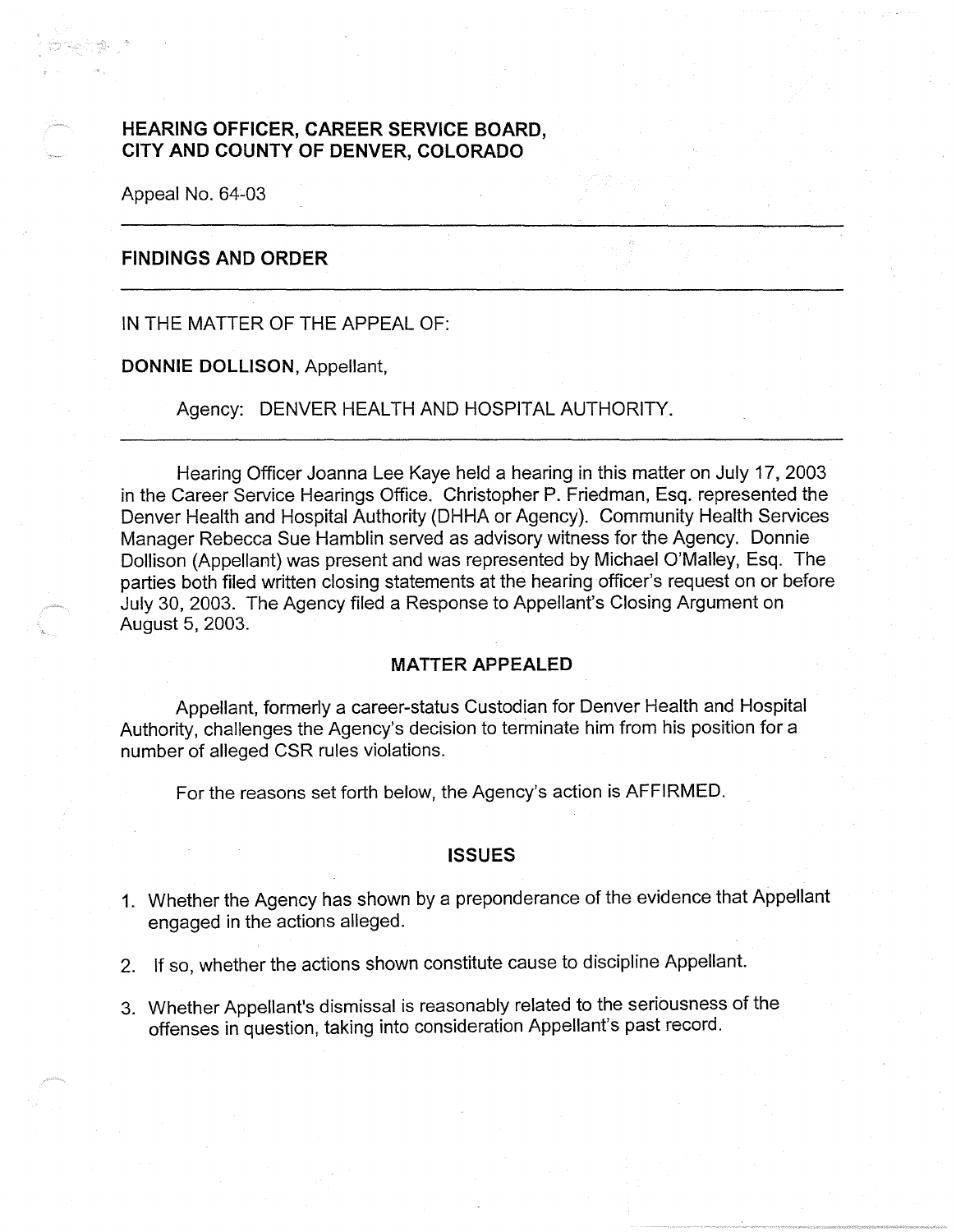## **FINDINGS OF FACT**

Based on the evidence presented at the hearing, the hearing officer finds the following to be fact:

- 1. Appellant was a Custodian for the City and County of Denver for twenty years. He had been a custodian at the Lowry facility of the DHHA for 13 years at the time of his dismissal.
- 2. The Lowry facility is a 40,000 square foot building divided into main sections, including the health clinic and the poison center. At all times relevant to this appeal, Appellant was solely responsible for cleaning the health clinic, and Custodian Londell Hooks (Hooks) was responsible for cleaning the poison center.
- 3. At all times relevant to this appeal, Appellant worked the evening shift from 4:00 p.m. until 12:30 a.m. Appellant was to take one 30-minute lunch break and two fifteen-minute rest breaks during his shift. These breaks could not be consolidated into an hour break unless an employee consulted with his supervisor for approval first. Other than these breaks, Appellant was expected to be at the Lowry facility during his scheduled hours.
- 4. At all times relevant to this appeal, Custodial Supervisor Lavern McQueary (McQueary) was Appellant's immediate supervisor. McQueary supervised Appellant for a total of six years. McQueary and Appellant considered themselves friends, their friendship being predominantly a workplace relationship. Three to four times per week, he visited the Lowry facility to oversee the work of his employees there.
- 5. Doctors and nurses at the health clinic where Appellant cleaned frequently worked overtime into the evening hours, during which Appellant was scheduled to work. Such overtime work is typical and expected of professional staff at the health clinic.
- 6. Rebecca Sue Hamblin (Hamblin) is the Community Health Environmental Services Department Manager. She is McQueary's direct supervisor. During the months of January through April of 2003, Hamblin received complaints from staff at the health clinic in the Lowry facility that Appellant was uncommunicative and difficult to approach. She also received complaints from Appellant about staff working late and getting in his way. Each time Appellant made this complaint, Hamblin told him that he was to work around staff working late and return to those areas later during his shift.
- 7. During the months of January through April of 2003, McQueary received multiple complaints from health clinic employees who worked after hours. These complaints primarily surrounded tension with Appellant over their working late.
- 8. During the months of January through April of 2003, Appellant complained on multiple occasions to McQueary about employees working late at the health clinic.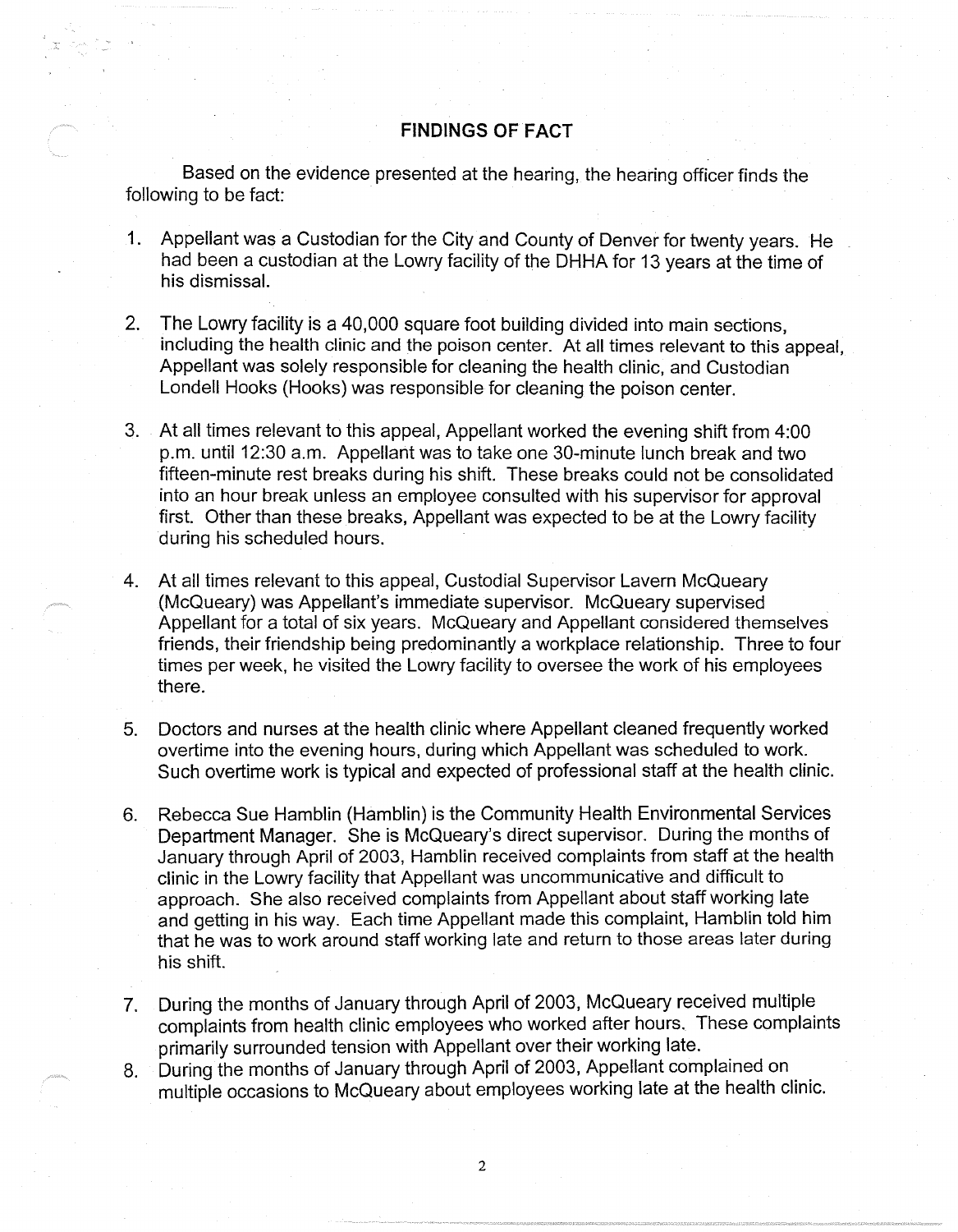- 9. Whenever McQueary received these complaints, McQueary told Appellant that the employees were the customers, and that Appellant needed to skip offices and other areas that were occupied and return to clean those areas toward the end of his shift. Appellant repeatedly responded that he could not work that way. Despite McQueary's repeated instructions, he continued to receive such complaints from both Appellant and other health clinic employees.
- 10. On multiple occasions from January to April of 2003, McQueary received complaints from employees that areas of the health clinic were not cleaned. As a result of these complaints, McQueary responded to the facility on several occasions, and found areas of the health clinic had not been cleaned the night before. These occasions were after McQueary had told Appellant many times that he had to double back to areas where staff worked late. McQueary either made arrangements to clean these areas, or cleaned them himself.
- 11. Richard Kornfeld, M.D. (Kornfeld) was the Medical Director for DHHA in the health clinic at all times relevant to this appeal. He regularly exceeded his scheduled work hours and worked after hours into the evening. He knows Appellant as a fellow employee in the health clinic because of the times he worked late during hours when Appellant was cleaning.
- 12. From April of 2002 through to the time of Appellant's dismissal, Kornfeld observed Appellant's general demeanor change. Appellant seemed angry for reasons unknown to Kornfeld, and it became more difficult to work and talk with Appellant. This demeanor change was conspicuous enough that Kornfeld tried on several occasions to talk to Appellant about his anger. Appellant refused to talk to Kornfeld about it. It eventually became "next to impossible" for Kornfeld to talk to Appellant.
- 13. Kornfeld called Appellant's supervisors on several occasions to report areas not cleaned by Appellant, trash not emptied in offices where employees worked late, and difficulties in communicating with Appellant.
- 14. Kornfeld told Appellant on more occasions than one that people had to work late in the clinic. Appellant repeatedly responded to Kornfeld that he couldn't always cover those areas where staff were working when this happened.
- 15. Kornfeld called Hamblin on March 11, 2003 to report that Appellant told Kornfeld he was to skip an area if somebody was working in the area.
- 16. The federal government periodically conducts inspections of facilities such as the Lowry facility. Passing these inspections is very important because grant determinations depend on compliance with federal guidelines, as determined during the inspections.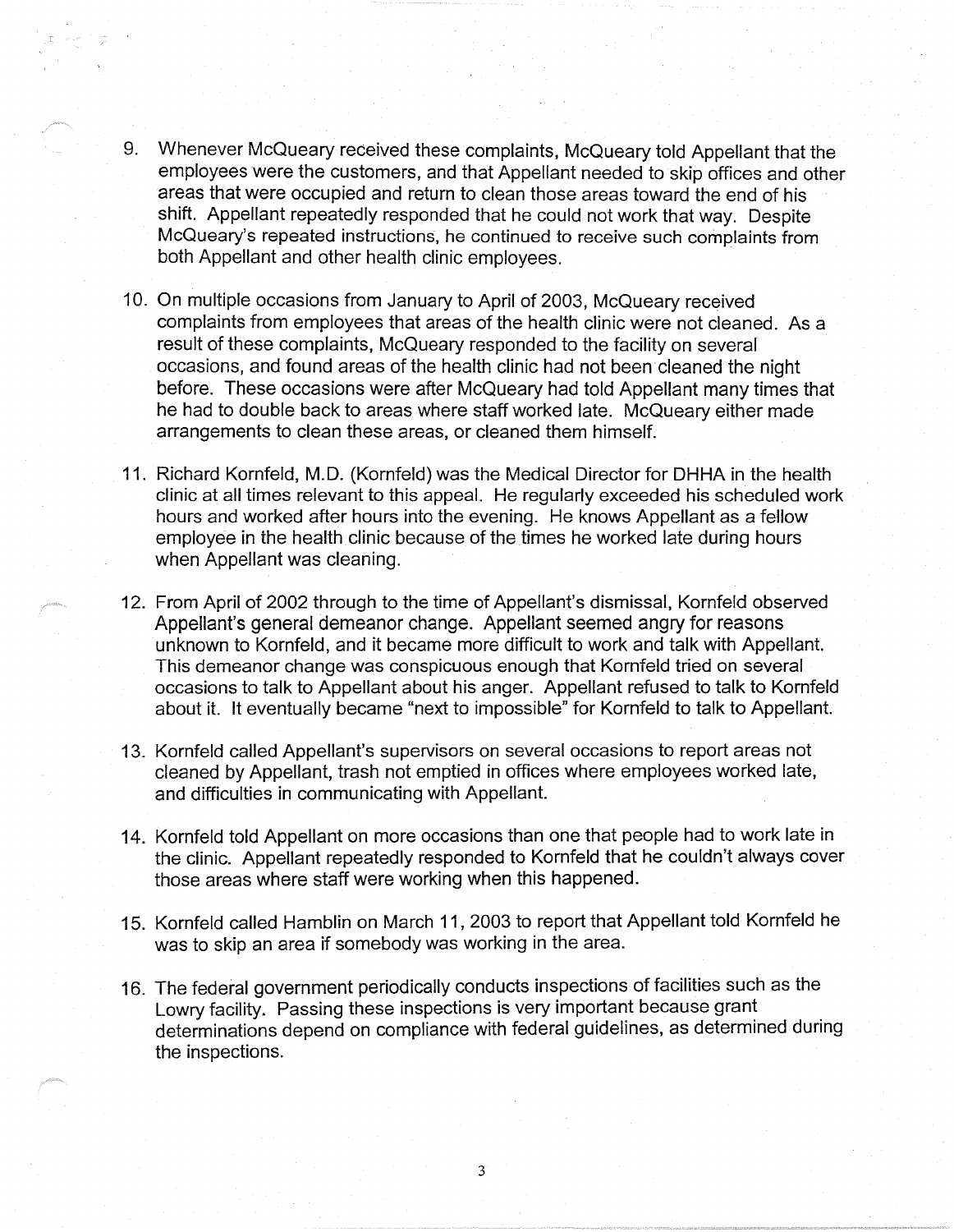- 17. During the course of Appellant's employment at DHHA, the hospital management periodically held mock inspections to assure its facilities were in compliance with federal guidelines.
- 18. In March of 2003, Lowry facility management planned and held a mock inspection. Hamblin directed McQueary thirty days in advance to inform his employees to prepare for a mock inspection. Hamblin further reminded McQueary of the mock inspection on March 10, the day before the inspection was to take place. Hamblin specifically requested that the building foyer be thoroughly cleaned, baseboards wiped, walls spot-cleaned, steel polished, water fountains detailed, outside of the porcelain bowls be polished, and everything in the housekeeping closet be picked up off the floor.
- 19. McQueary told Appellant in advance about the mock inspection that was to take place on March 11, 2003. He gave Appellant specific instructions concerning the mock inspection for which Appellant was responsible during his shift on the night of March 10, 2003. McQueary recalls telling Appellant to move everything off the supply room floor, clean his cart, mop the floor, make sure nothing was within 12 inches from the ceiling, and to clean all stainless steel sinks and fountains.
- 20. When Hamblin came into the Lowry facility to execute the mock inspection on March 11, 2003 she found that none of the specific items she requested were done. She reported her displeasure over this event to McQueary.
- 21. On the evening of March 13, 2003 McQueary came into Hamblin's office and told her Appellant was calling "about every eight minutes" to complain about staff working late at the health clinic. McQueary received a call from Appellant while he was still in Hamblin's office. Hamblin overheard McQueary's end of the conversation which concerned people working late. Hamblin heard McQueary tell Appellant to skip the person who was in his way and return to that area at the end of his shift.
- 22. At around 7:00 p.m. on March 13, 2003 McQueary received another phone call from Appellant. Appellant told McQueary he could not get his work done because there were staff in the building.
- 23. McQueary was out making his rounds to the facilities he supervised at the time of this call. He responded to the Lowry facility at 9:07 p.m. (Exhibit 3, p. 3). When he got there he looked around and found no one there. Appellant was not there either.
- 24. Londell Hooks, the custodian for the poison control center, was at the Lowry facility. McQueary spoke briefly with Hooks at 9:30 p.m., right at the end of Hooks' lunch break. McQueary asked Hooks ifhe had seen Appellant and Hooks told him he did not know where Appellant was.
- 25. McQueary waited for Appellant to return. At 10: 17 p.m. Appellant still had not returned to the health clinic (Exhibit 3, p. 3). McQueary left at that time.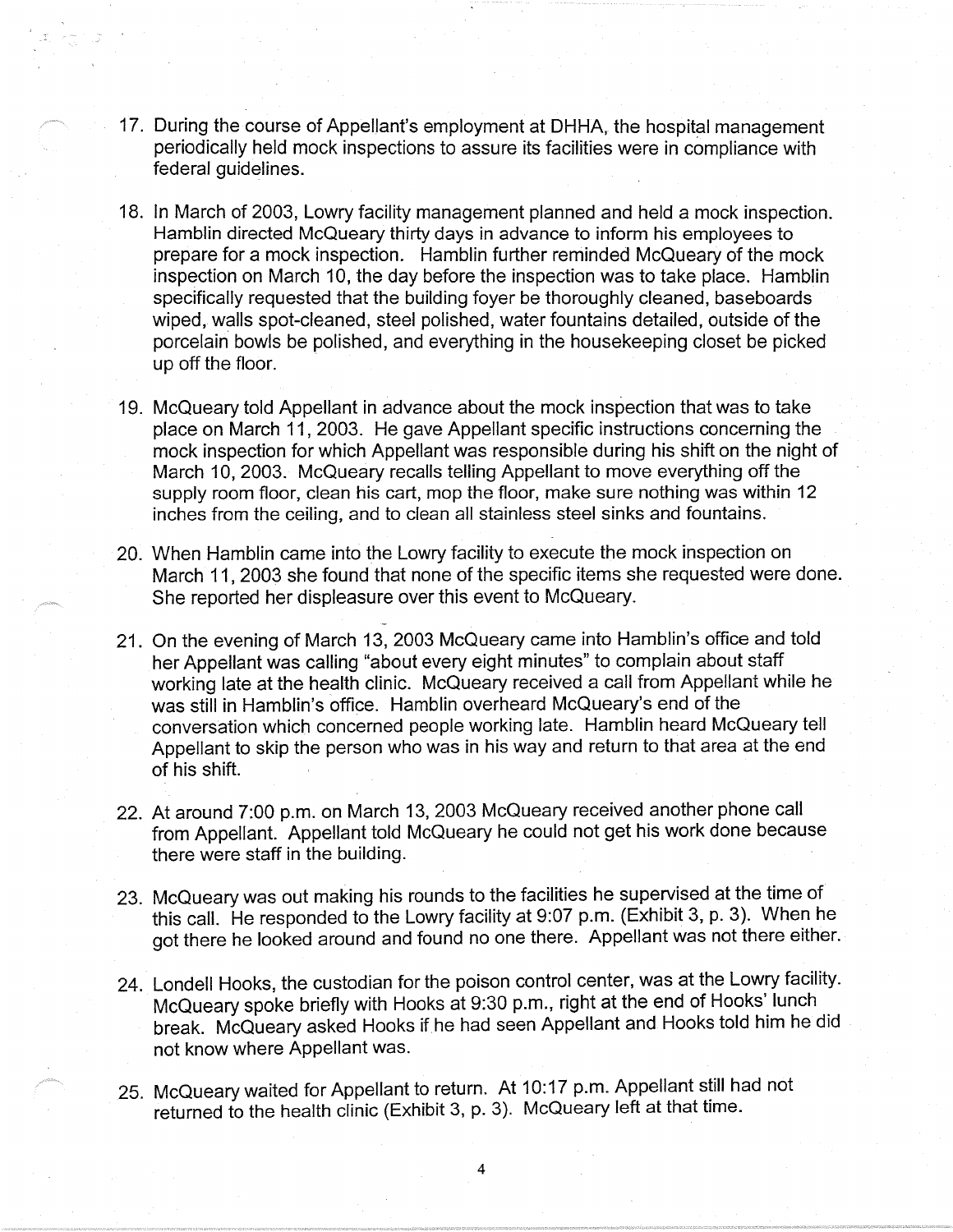- 26. Hooks saw Appellant at 12:30 a.m. on the morning of March 14, at the end of their shift. Hooks does not know where Appellant was that night or what time he came back.
- 27. Appellant did not ask McQueary or Hamblin to adjust his work schedule, consolidate his breaks, or otherwise take time off during the evening of March 13, 2003.
- 28. The next time McQueary heard from Appellant was in a voicemail message left on McQueary's personal cell telephone at 8:14 a.m. the next morning, March 14, 2003. The message Appellant left is as follows (see, Exhibit 4):

Yes Vern. This is Donnie. Man it was nice of you to go back and tell Lundell (sic) all them lies that you told him. The next time, bro, you wanna tell something about me, man, be man enough to come to my damn face. You ain't got to wait 'til you get to the job to try to get somebody jumped. You come do it yourself homie. And all that lyin' and shit you doin', man you need to bag the hell up off of it because I'm not going for it, okay? Now I don't know what the hell that "job" told you, man, but I'm not the one. And thank you. You can get back with me if you want to my brother.

- 29. At hearing, Appellant explained this telephone message as follows. Appellant recalls Hooks confronting him on the night of March 13, 2003. Appellant recalls that Hooks said, when McQueary was at the Lowry earlier in the evening, McQueary told Hooks that Appellant had reported seeing Hooks in the parking lot taking drugs.
- 30. The hearing officer finds that the confrontation Appellant recalls between Hooks and himself did not occur. The hearing officer finds Appellant believes this confrontation took place, and further finds that Appellant was extremely upset by the alleged confrontation as he recalled it occurring.
- 31. Because Appellant believes that the confrontation between Hooks and himself took place, Appellant further believes that Hooks was angry with him, and feared for his own safety. Appellant left the telephone message on McQueary's answering service in response to that fear, not with the intent to threaten or intimidate anyone. These findings are corroborated by the voicemail message Appellant left for McQueary the following morning.
- 32. McQueary was not aware of the any confrontation between Appellant and Hooks. He was not sure what any part of the message meant. Appellant did not tell anyone about the alleged conversation with Hooks at the subsequent pre-disciplinary meeting, or any time prior to the hearing in this case.
- 33. McQueary taped a copy of the message the morning he received it. He brought the tape to Hamblin because he felt threatened by the message (Exhibit 9). Hamblin listened to the message and also found it made little sense. She agreed that the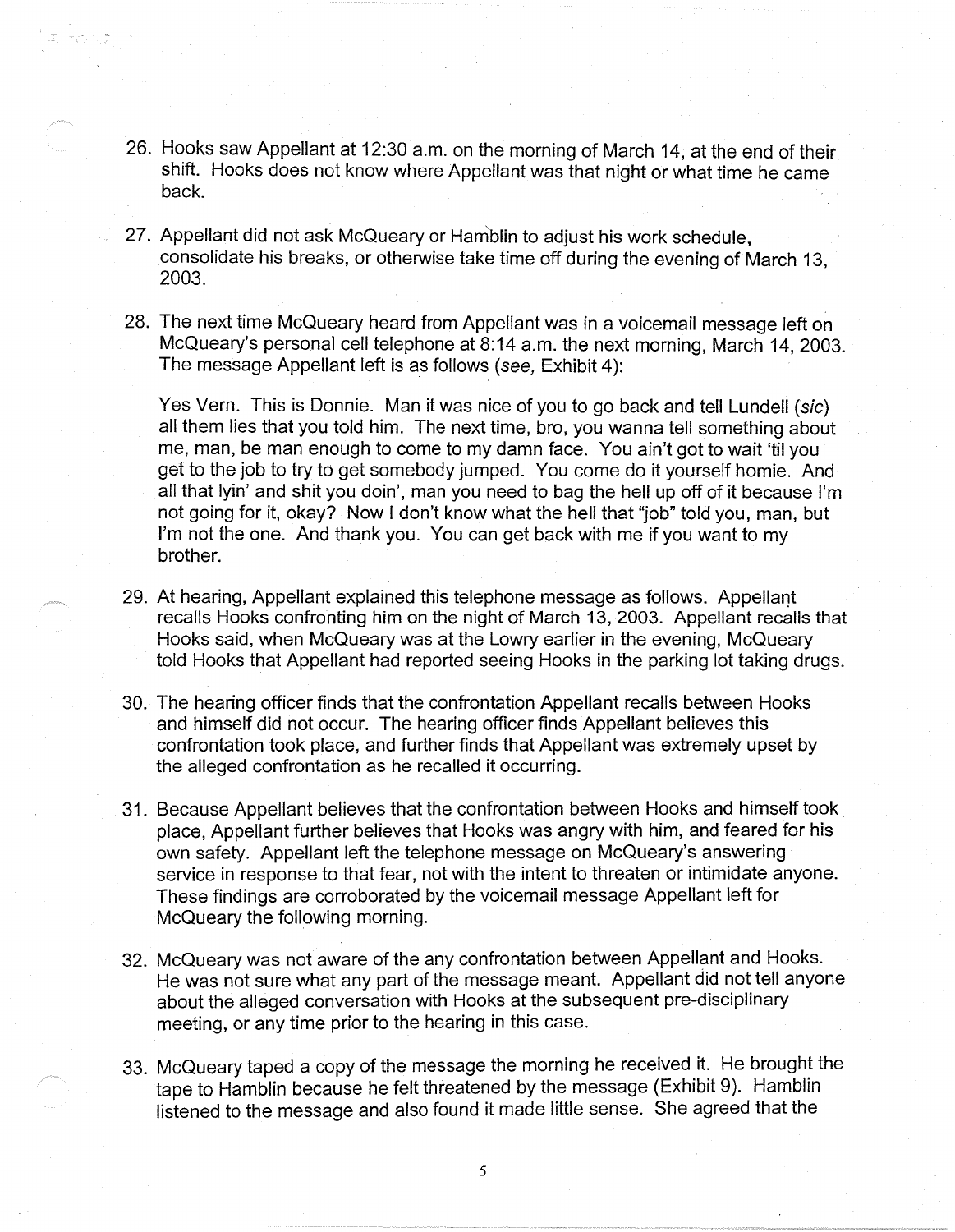message was threatening. She told McQueary to call 911 if he had any problems with Appellant.

- 34. The Agency prepared a Contemplation of Disciplinary Action letter, which McQueary and Hamblin hand-delivered to Appellant on April 2, 2003 (Exhibit 3).
- 35. A Predisciplinary Meeting occurred on April 16. 2003. Present were Appellant, McQueary and Hamblin. When asked repeatedly if he wanted to make a statement, Appellant stated he "had nothing to say" but expressed his intent to appeal any action the Agency might take.
- 36. Hamblin was the primary decision maker concerning Appellant's discipline. She considered all the issues identified in the Contemplation Letter prepared by McQueary (Exhibit 3). Those issues are as follows in this order: Appellant's failure to comply with special instructions to prepare for the mock inspection on March 10, 2003; Kornfeld's March 11, 2003 telephone complaint that Appellant had not cleaned his office, and told him Appellant was to skip an area if somebody was working there; Appellant's March 13, 2003 call to McQueary in which Appellant complained of staff being in his way, during which he refused to double back to clean occupied areas despite being repeatedly instructed to do so previously; Appellant's absence from the Lowry facility on the night of March 13, 2003 for an indeterminate period of time; and the answering machine message at 8:14 a.m. of March 14, 2003. The letter also references Appellant's prior disciplinary actions. Hamblin further considered Appellant's failure to acknowledge or respond to any of the allegations during the predisciplinary meeting significant.
- 37. Appellant was issued the following disciplinary actions in the five-year period prior to the action giving rise to this case:
- August 24, 2001 Written Reprimand for threatening and intimidating a fellow employee at the Lowry Clinic (Exhibit 5).
- September 1, 2000 Written Reprimand for neglect of duty, refusing to comply with orders of an authorized supervisor, failure to report for assigned shift, and unauthorized absence (Exhibit 7).
- 38. The Agency prepared a Letter of Dismissal dated April 23, 2003, effective that date (Exhibit 2). Appellant timely appealed on April 25, 2003 (Exhibit 1 ).

### **DISCUSSION**

## **1. Jurisdiction**

The hearing officer finds she has jurisdiction to hear this case as a dismissal pursuant to CSR 19-10 b), which states as follows in relevant part: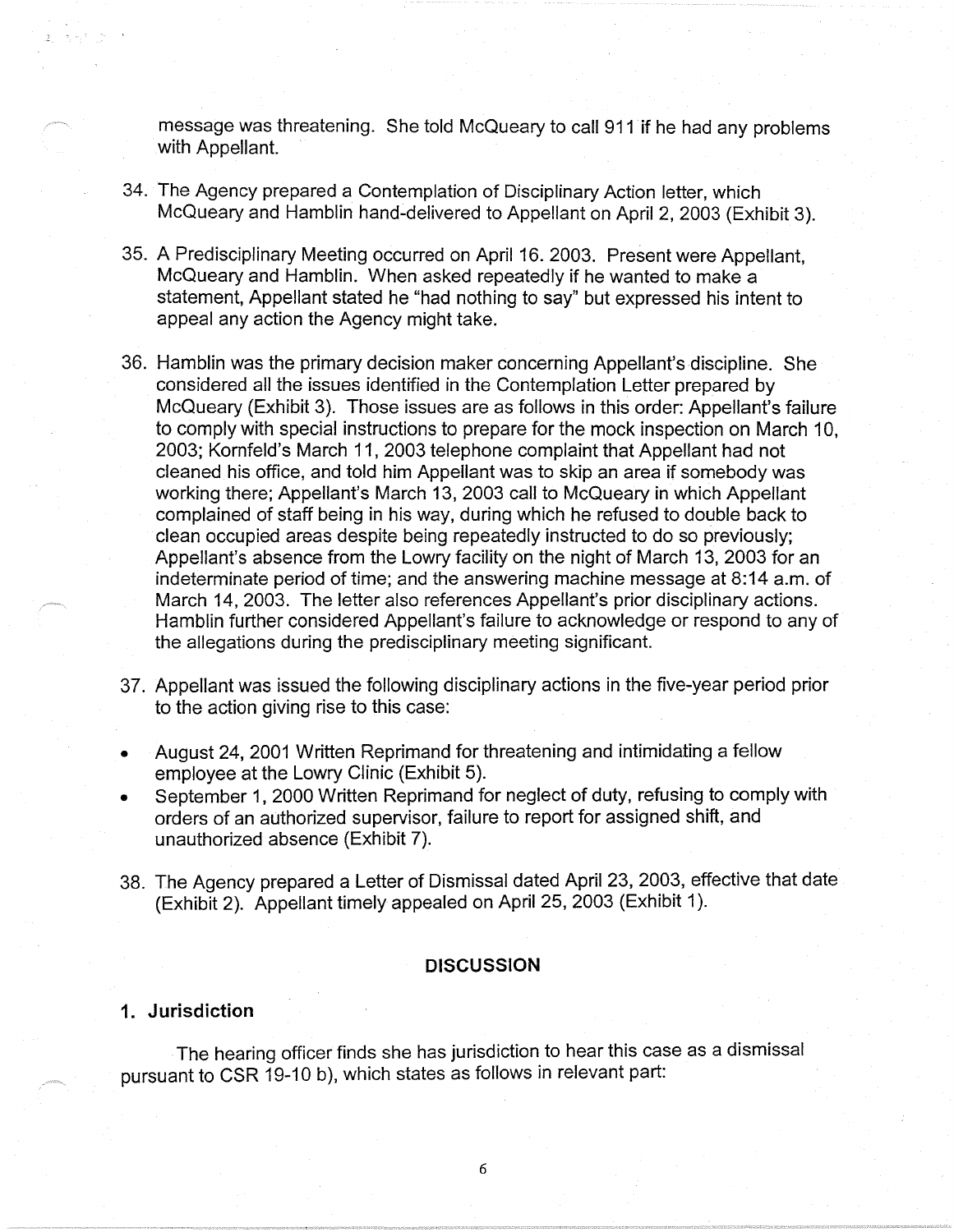## Section 19-10 Actions Subject to Appeal

An applicant or employee who holds career service status may appeal the following administrative actions relating to personnel.

 $\dots$ b) Actions of appointing authority: Any action of an appointing authority resulting in dismissal. .. which results in alleged violation of the Career Service Charter Provisions, or Ordinances relating to the Career Service, or the Personnel Rules.

## **2. Burden of Proof.**

The City Charter, C5.25 (4) and CSR 2-104 (b) (4) require the hearing officer to determine the facts of the case "de novo." This means that she is mandated to make independent determinations of the facts and resolution of factual disputes. Turner v. Rossmiller, 535 P.2d 751 (Colo. App. 1975.) In de novo administrative proceedings such as this one, the level of proof required for a party to prove its case is a preponderance of the evidence. This means that the party bearing the burden must demonstrate that the assertions it makes in support of its claims are more likely true than not.

The Agency responsible for disciplining a career-status employee bears the burden of showing cause for the disciplinary action. CSR 5-62. The hearing officer must also find the severity of discipline is reasonably related to the nature of the offense in question, in light of the employee's past record. CSR 16-10; see, Department of Institutions v. Kinchen, 886 P.2d 700 (Colo. 1994).

#### **3. Cause for Discipline.**

## **a. The Agency has proven factual allegations of wrongdoing by Appellant.**

Hamblin testified that the reasons she chose dismissal were all the issues identified in the dismissal letter (Exhibit 2). Those issues are as follows in this order. First was Appellant's failure to comply with special instructions to prepare for the mock inspection on March 10, 2001. Second was the complaint Hamblin received from Kornfeld on March 11, 2003, that Appellant had failed to clean his office, then erroneously told him Appellant was to skip an area if somebody was working in the area. Third was the call Appellant to McQueary on March 13, 2003 in which Appellant complained of staff being in his way, and again refused to double back to clean occupied areas. Fourth was Appellant's absence from the Lowry facility on the night of March 13, 2003 for an indeterminate period of time. Fifth, the letter listed the answering machine message at 8:14 a.m. of March 14, 2003. Finally, Hamblin indicates she considered Appellant's prior disciplinary actions. Hamblin stated she further considered it significant that Appellant failed to acknowledge or respond in any way to any of the allegations during the predisciplinary process.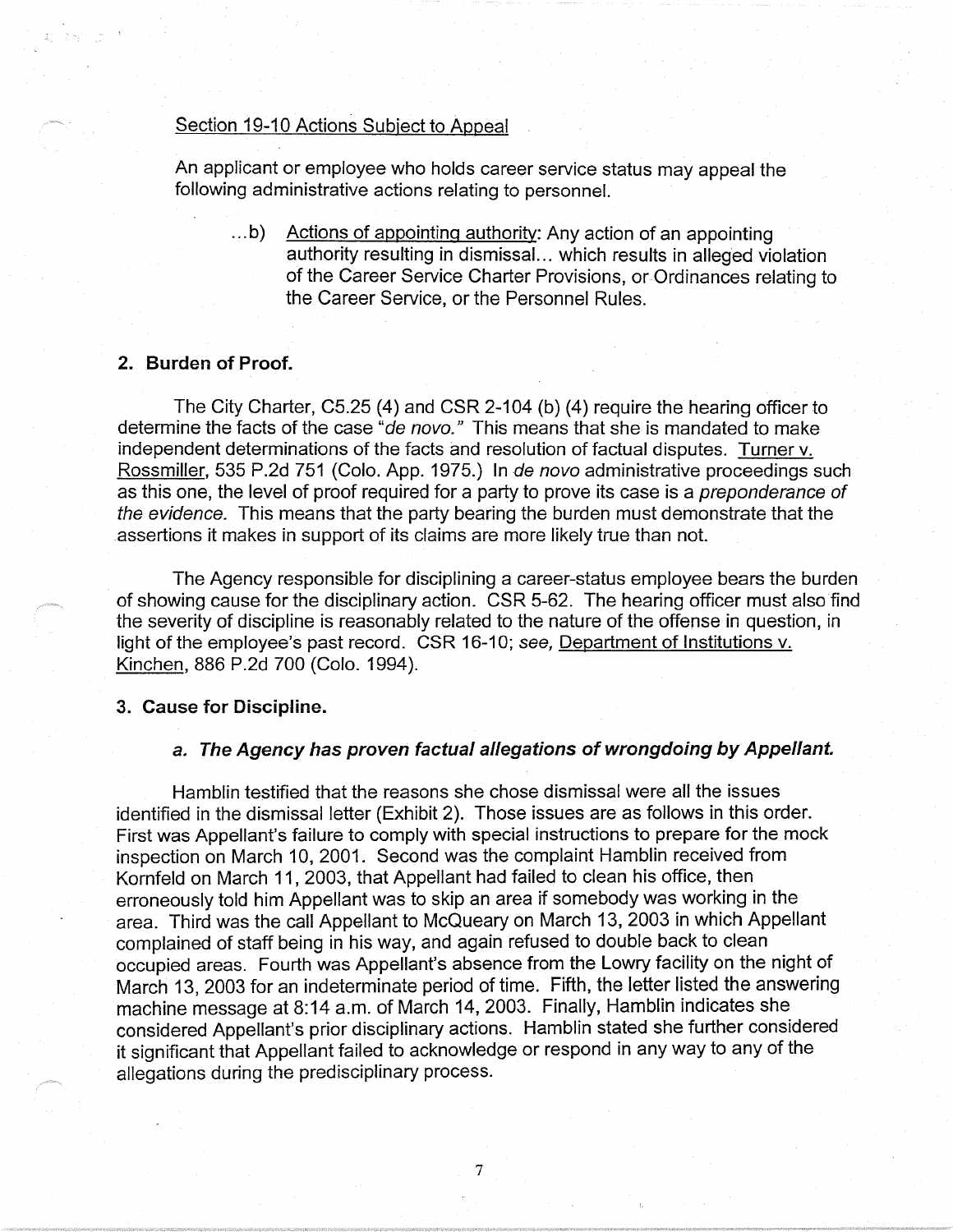The Agency has shown the following by a preponderance of the evidence. Appellant refused to double back and clean areas of the health clinic occupied by staff working late on the dates alleged. Appellant complained to hospital staff, as well as his own supervisors, about staff working late, despite being told repeatedly to double back because this was an accepted part of business at the health clinic. Appellant further failed to complete the special items assigned to him on the evening of March 10, 2003 for the mock inspection which took place the following morning.

Under the facts proven, the hearing officer concludes that Appellant has violated CSR 16-50 A. 7), refusing to comply with the orders of an authorized supervisor or refusing to do assigned work, CSR 16-51 A. 2), failure to meet established standards of performance, CSR 16-51 A. 4), failure to maintain satisfactory working relationships with co-workers, CSR 16-51 A. 5), failure to observe departmental standards, CSR 16-51 A. 6), carelessness in the performance of duties, and CSR 16-50 A.10), failure to comply with the instructions of an authorized supervisor.

The Agency has further shown by a preponderance of the evidence that Appellant was absent from work from 9:07 until 10:17 p.m. during the evening of March 13, 2003. Even assuming half an hour of this time were his lunch break, this means Appellant was absent without leave for at least forty minutes, in violation of CSR 16-50 A. 13), unauthorized absence from work, which includes taking unauthorized breaks.

#### **b. Elements the Agency has not shown.**

As to the telephone message left on McQueary's answering service, Appellant argues that he did not place the call during work hours and therefore it cannot be considered grounds for discipline by the Agency. Appellant further asserts that this message was not in any way threatening.

The hearing officer is not persuaded by the Appellant's argument that he left this message while he was not on duty. The message was to Appellant's supervisor, and by Appellant's own testimony, the content of the message clearly related to an incident that happened between Appellant and another worker while they were both on duty. The fact that Appellant may or may not have left the message while he was on duty is irrelevant. As a matter of common sense, answering devices make it possible to leave messages at any time of the day. The call would have had precisely the same effect whether it was made while Appellant was on duty or not, making the time the call was placed an arbitrary consideration.<sup>1</sup> The hearing officer therefore concludes that the message was workrelated for purposes of this appeal.

<sup>&</sup>lt;sup>1</sup> Appellant provided no cases in support of his argument that the telephone message should not be actionable because it was not left while Appellant was on duty. There do not appear to be any Colorado cases that address this situation. However, the hearing officer finds Blake v. State Personnel Board, 25 Cal. App. 3d 541 (1972) instructive in this case. In Blake, the California Court of Appeals stated:

<sup>.. [</sup>T]he mere fact that the misbehavior occurred outside of working hours ought not to immunize the misbehaving superior from disciplinary action under (the governing personnel rules). To say that disciplinary action could not be taken for such misconduct simply because it occurred, for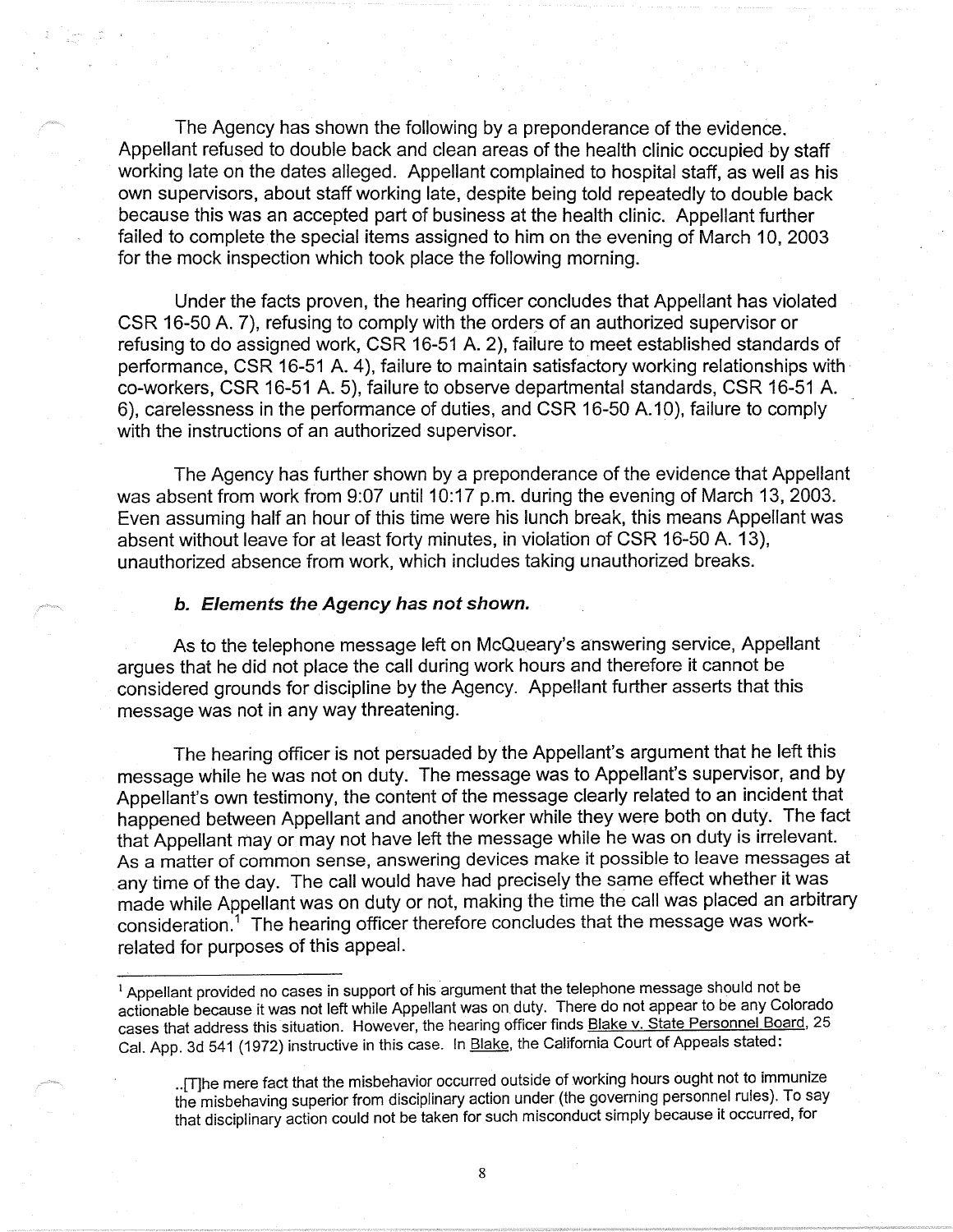The hearing officer is persuaded that McQueary and Hamblin misinterpreted the phone call. There is no clear "threat" in the telephone message. Rather, Appellant was upset because what he believed McQueary said to Hooks put Appellant in danger. This was Appellant's state of mind when he made the phone call. Furthermore, although he is clearly distressed, Appellant does not raise his voice during the call (Exhibit 9). The words of the call may be stronger than is appropriate in the work setting, but Appellant and McQueary considered each other friends. The comfort level between individuals who consider themselves friends is higher, even when one is a supervisor and the other is a subordinate. This friendship partially mitigates the impropriety of the language contained in the message.

In addition, the telephone message was cryptic and strange until Appellant offered his explanation during his testimony at the hearing. The message only makes sense in light of Appellant's explanation for it. The hearing officer finds Appellant's testimony concerning the reason for his message credible, in light of the message itself. Executive Order 112 (Exhibit 8) prohibits "violence, or the threat of violence ... " Therefore, the hearing officer concludes that given Appellant's state of mind when leaving the message, a preponderance of the evidence does not show that Appellant violated CSR 16-50 A. 18) Conduct which violates an executive order which has been adopted by the Career Service Board; specifically, Executive Order 112, Violence in the Workplace. Therefore, these allegations are dismissed.

However, the hearing officer further concludes that neither McQueary nor Hamblin knew of Appellant's belief that McQueary told Hooks Appellant had reported seeing Hooks in the parking lot engaging in illicit activities. Understandably, McQueary and Hamblin were put off balance by the content of the call and perceived it as "threatening." Without any knowledge of these allegations, it was a strange thing for Appellant to have done. Reasonable individuals would be intimidated and react with fear to this message, given the lack of any such explanation. Therefore, for reasons set forth below in the section addressing the severity of discipline, the Agency's misinterpretation of this call does not impact its decision to terminate Appellant.

The Agency has also charged Appellant with "gross negligence or willful neglect of duties" in violation of CSR 16-50 A. 1). "Gross negligence" suggests a higher level of culpability than mere negligence. Use of the term in this context means flagrant or beyond all allowance, Lee v. State Board of Dental Examiners, 654 P.2d 839 (Colo.

example, while the two were leaving the office or plant after the close of the business day or at a social gathering would be clearly contrary to the spirit and purpose of the statute .

... The nature of the misbehavior and its effect on the public service rather than the time or place of its occurrence should be the determinative factors. If the misconduct bears some rational relationship to the employment and is of a character that can reasonably result in the impairment or disruption of public service, it should be no less a cause for discipline under (the governing personnel rules) simply because it occurred outside of duty hours. In determining whether an employee should be disciplined, whatever the cause, the overriding consideration is whether the conduct harms the public service.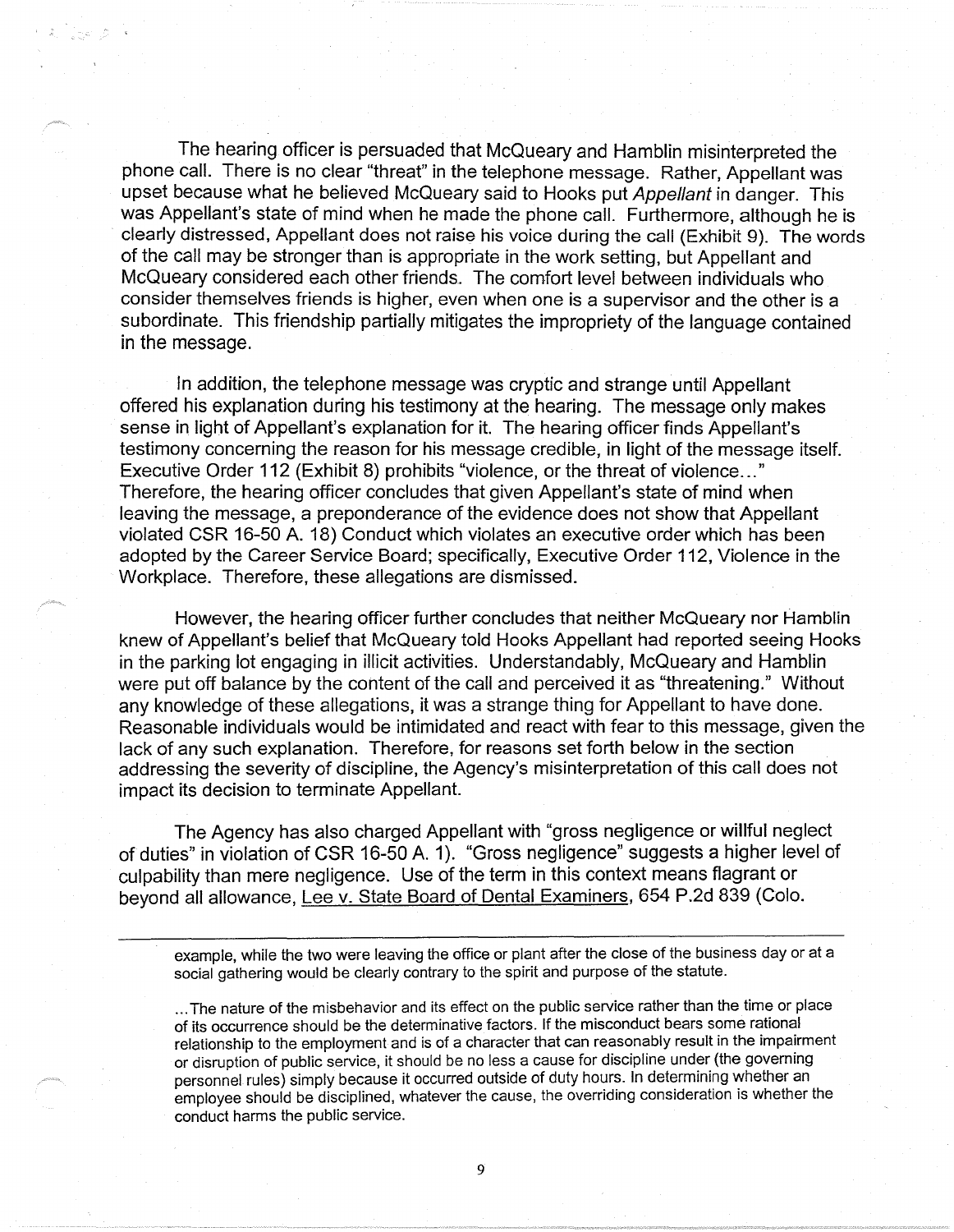1982), or showing an utter lack of responsibility. People V. Blewitt, 192 Colo. 438, 563 P.2d 1 (1977) (emphasis added). Black's Law Dictionary, 5<sup>th</sup> Edition (1979) defines "gross negligence" as:

The intentional failure to perform a manifest duty in reckless disregard of the consequences as affecting the life or property of another. It is materially more want of care than constitutes simple inadvertence. It is an act or omission respecting a legal duty of an aggravated character as distinguished from a mere failure to exercise ordinary care... Ordinary and gross negligence differ in degree of inattention, while both differ in kind from willful and intentional wrong ...

"Willful neglect," on the other hand, implies that the wrongful conduct is a blatantly intentional or conscious violation. Black's defines it as follows:

The intentional disregard of a plain or manifest duty ... Willful neglect suggests intentional, conscious, or known negligence - a knowing or intentional mistake. Puget Sound Painters, Inc. v. State, 45 Wash.2d 819,278 P.2d 302,303 (Wash. 1954).

Thus, the terms "gross negligence" and "willful neglect" are generally reserved for use in only the most extreme cases of neglect, representing a high degree of risk or potential damage to the person or property of another. The hearing officer concludes that while Appellant engaged in certain unacceptable actions, none of the actions shown rises to the level of "gross negligence" or "willful neglect. Instead, Appellant's unacceptable actions are better characterized by many of the lesser charges set forth above. The charge of a violation of CSR 15-50 A. 1) is therefore dismissed.

CSR 16-50 A. 20) and CSR 16-51 A. 11) are both catch-all regulations that are extraneous in this case, where other specific violations have been shown. These alleged violations are therefore dismissed.

Based on the totality of this evidence, the hearing officer concludes that the Agency has shown cause for disciplining Appellant.

#### **4. Severity of the discipline.**

In determining the appropriateness of a given disciplinary action, the test is whether the severity of discipline is "reasonably related" to the seriousness of the offense. See, CSR 16-10. To be reasonably related, the discipline chosen must be "within the range of reasonable alternatives available to a reasonable, prudent agency administrator." See, Adkins v. Div. of Youth Services, 720 P.2d 626 (Colo. App. 1986). In determining the reasonableness of the discipline, the hearing officer therefore will not substitute her judgment for that of the Agency unless the discipline is clearly excessive, or is substantially based on considerations that are unsupported by a preponderance of the evidence.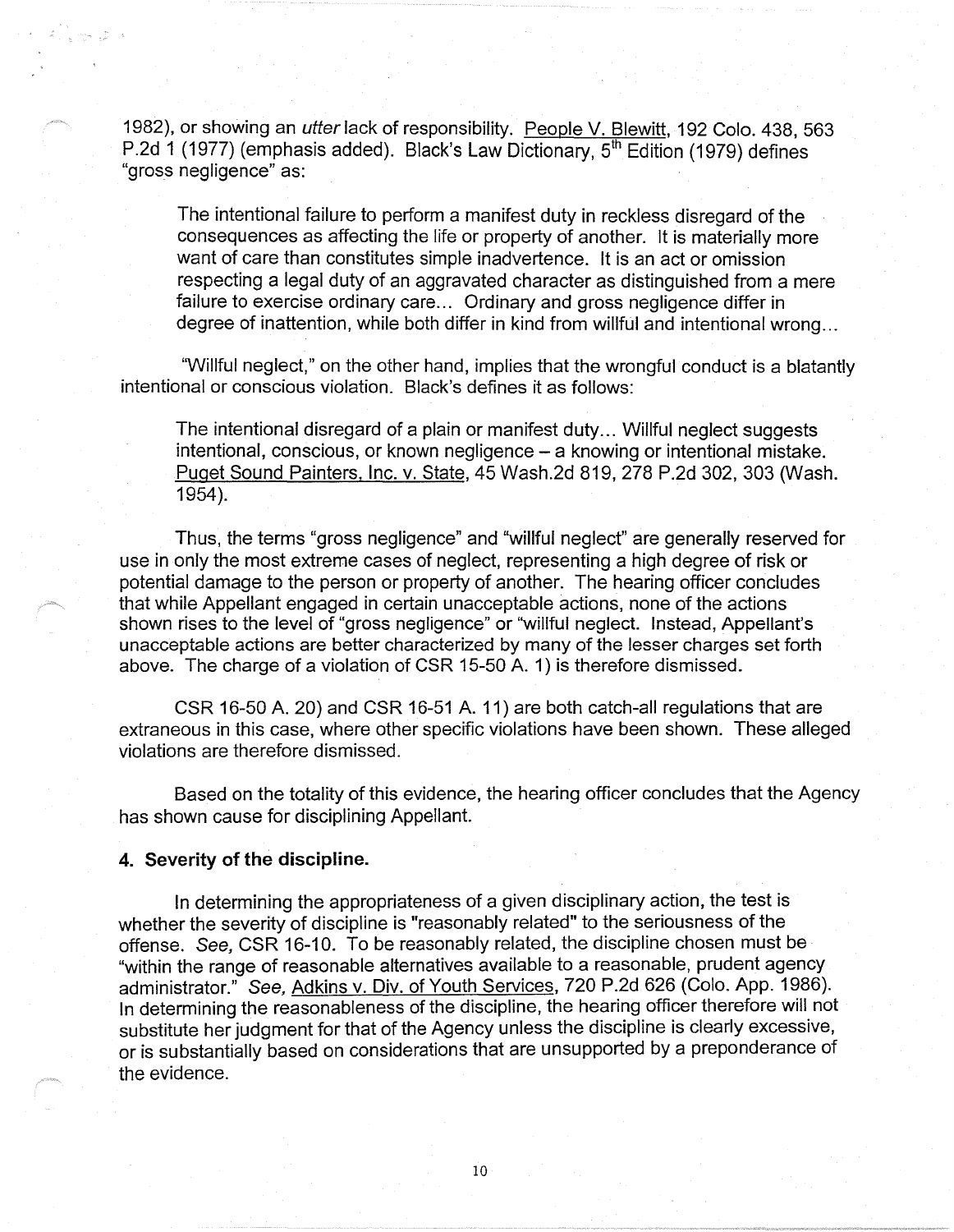Appellant argues that the Agency's reason for terminating Appellant is the telephone message of March 14, 2003. Appellant asserts that the Agency would not have elected to terminate Appellant were it not for this message.

The hearing officer is not persuaded that the Agency fired Appellant "because of the phone call" as Appellant insists. Hamblin considered all the allegations in the Contemplation Letter (Exhibit 3) only one of which was the phone message, and she further considered Appellant's prior disciplinary history. While Hamblin considered the telephone answering machine message to be significant, when asked what if there had been no such message, she testified the other concerns also weighed into her decision to terminate Appellant, notwithstanding the phone call. Therefore, the hearing officer concludes that while Hamblin considered the telephone answering machine message to be significant, there were other concerns that were also significant to her decision to terminate Appellant notwithstanding the phone call.

In addition, it was apparent to the hearing officer that the first time the Agency became aware of the Appellant's explanation for the call was during his testimony at the hearing. The Agency held a predisciplinary meeting precisely to give Appellant the opportunity to respond to the allegations, which in this case would include responding with an explanation why the call in question was not threatening. While an employee has the right to refrain from making a statement at a predisciplinary meeting, he does so at his own risk.

Finally, Hamblin considered Appellant's past disciplinary actions. One of those actions was the September 1, 2000 Written Reprimand for neglect of duty, refusing to comply with orders of an authorized supervisor, failure to report for assigned shift, and unauthorized absence (Exhibit 7). The nature of these violations is sufficiently similar to several of those proven in this case for Appellant to have been put on notice that his performance in these areas must improve or he might be subject to further disciplinary action, including dismissal. See, CSR 16-51 A. (above); See also, Written Reprimand of September 1, 2000, which states that [f]urther violations may be cause for additional disciplinary action which may include suspension, involuntary demotion and/or dismissal." (See, Exhibit 7, p. 3.)

The hearing officer finds that the evidence supports a substantial portion of the factual allegations against Appellant. Based on the Agency's factual showing Hamblin's stated rationale for choosing to terminate Appellant, and Appellant's past disciplinary record, the hearing officer concludes that dismissal is within the range of reasonable alternatives available to the Agency. Therefore, she will not disturb that decision on review.

#### **CONCLUSIONS OF LAW**

1. The Agency has demonstrated by a preponderance of evidence that Appellant engaged in violations of the following: